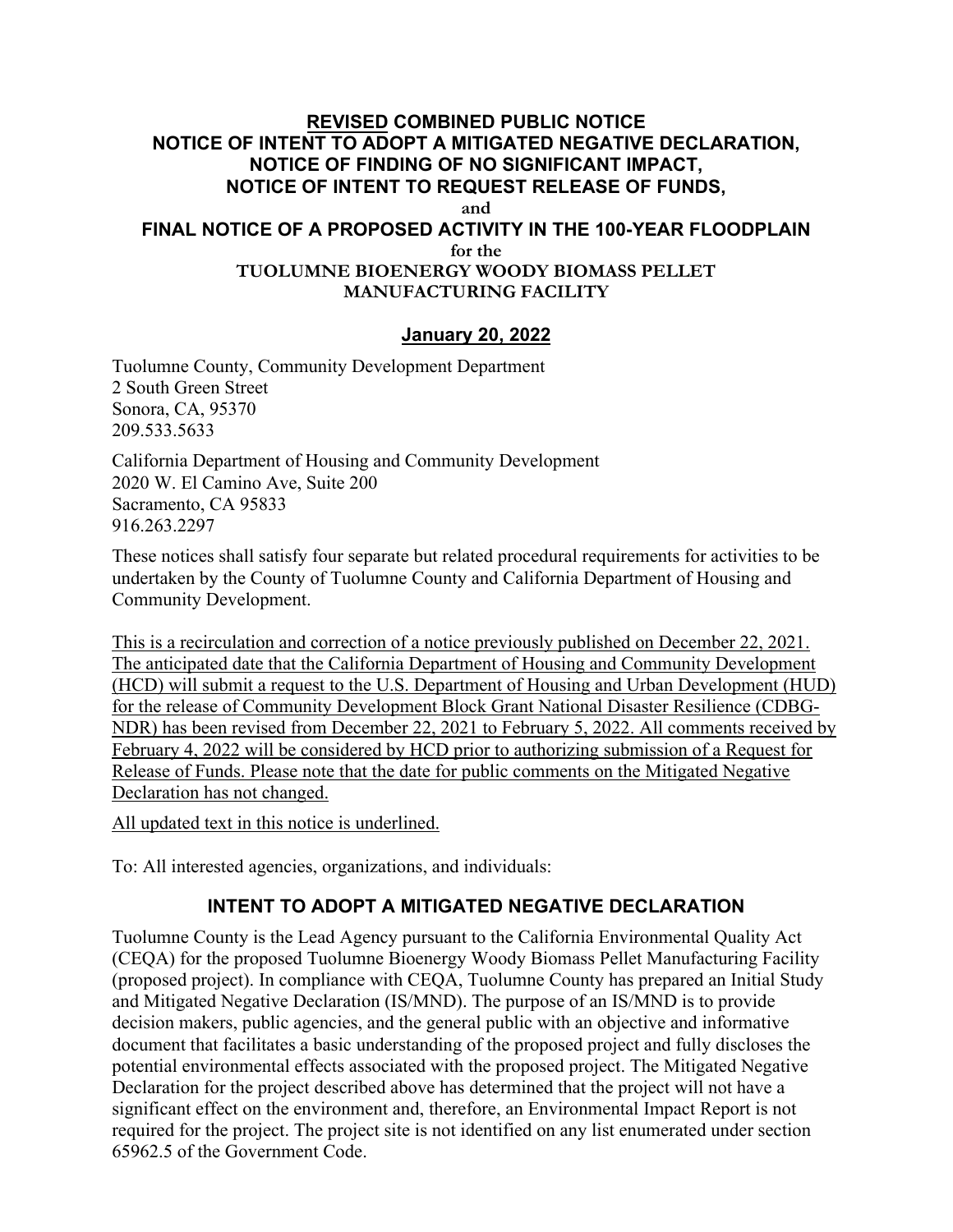**Project Location:** The project site consists of a 3.27-acre leased property comprised of two parcels (Assessor's Parcel Numbers [APNs] 061-150-46 and 061-150-47) in an industrial business park on Camage Avenue approximately 1,600 feet southeast of the intersection of Camage Avenue and Microtronics Way in the community of Sonora, CA. within a portion of Section 10, Township 1 North, Range 15 East, Mount Diablo Baseline and Meridian and within Supervisorial District 4.

**Project Description:** The proposed project involves the development and operation of a woody biomass pellet manufacturing facility. Project elements would include a 4,000 square foot (sf) manufacturing facility, a 5,000-sf covered outdoor storage area, two 100-foot diameter chip storage silos, outdoor equipment (e.g., dryer, battery, bins, chip receivers, furnace), 10,200 sf of flatwork concrete, 3,300 sf of landscaped area, 3,600 sf of pavement, and a 22,000-sf gravel storage yard.

**Significant Impacts:** The IS/MND identifies potentially significant impacts in the following environmental issue areas: aesthetics; biological resources; cultural resources; noise; and tribal cultural resources. All impacts would be reduced to less-than-significant levels with the implementation of the mitigation measures set forth in the IS/MND.

# **PUBLIC COMMENTS ON THE MITIGATED NEGATIVE DECLARATION**

Any individual, organization, or agency may submit written comments on the IS/MND to:

Tuolumne County Community Development Department C/O Natalie Rizzi 2 South Green Street, Sonora, CA, 95370 or nrizzi@co.tuolumne.ca.us

The Mitigated Negative Declaration and all documents referenced in the Mitigated Negative Declaration for the proposal described above may be viewed on the County's website at: <https://www.tuolumnecounty.ca.gov/821/Environmental-Review-Documents> and may be obtained during regular business hours, Monday through Thursday, 8:30 a.m. to 12:00 p.m. and 1:00 p.m. to 3:00 p.m., at the following address:

> Tuolumne County Community Development Department A.N. Francisco Building,  $4<sup>th</sup>$  Floor 48 Yaney Avenue Sonora, CA 95370

All comments must be received by January 21, 2022. Comments should specify that they are addressing the IS/MND

# **REQUEST FOR RELEASE OF FUNDS**

On or about February 5, 2022 the California Department of Housing and Community Development (HCD) will submit a request to the U.S. Department of Housing and Urban Development (HUD) for the release of Community Development Block Grant National Disaster Resilience (CDBG-NDR) grant funds under Public Law 113-2 of the Disasters Relief Appropriations Act, 2013, (Appropriations Act), as amended to undertake a project known as Tuolumne Bioenergy Woody Biomass Pellet Manufacturing Facility. The proposed project involves the development and operation of a woody biomass pellet manufacturing facility. Structures would include a 4,000 square foot (sf) manufacturing facility, a 5,000-sf covered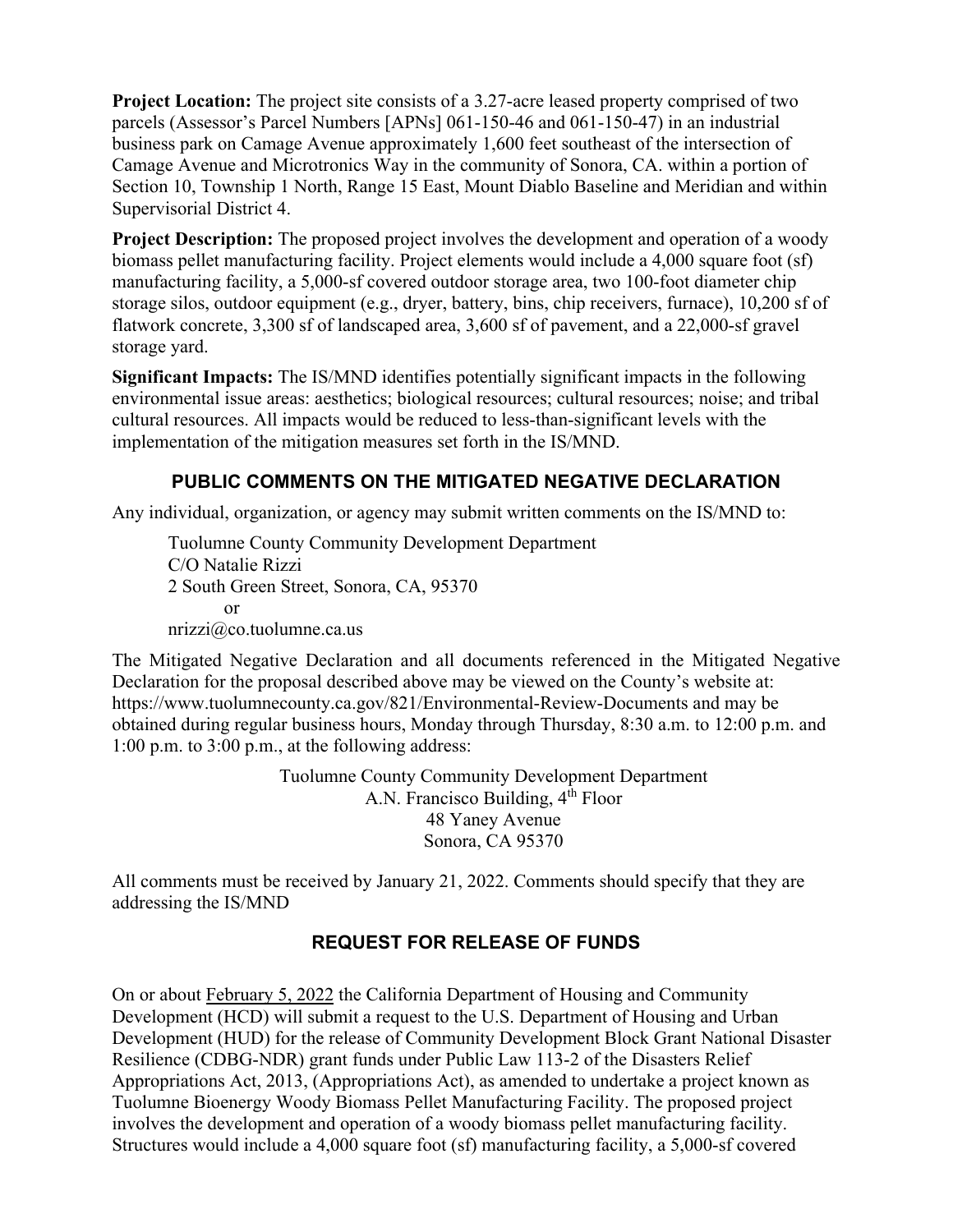outdoor storage area, two 100-foot diameter chip storage silos, outdoor equipment (e.g., dryer, battery, bins, chip receivers, furnace), 10,200 sf of flatwork concrete, 3,300 sf of landscaped area, 3,600 sf of pavement, and a 22,000-sf gravel storage yard. This facility would use approximately 44,000 bone dry tons of biomass annually to produce 30,000 tons of wood pellets for domestic home heating purposes. The estimated total project cost is \$12,895,000. The project site consists of a 3.27-acre leased property comprised of two parcels (Assessor's Parcel Numbers [APNs] 061-150-46 and 061-150-47) in an industrial business park on Camage Avenue approximately 1,600 feet southeast of the intersection of Camage Avenue and Microtronics Way in an industrial business park in Sonora, CA.

# **FINDING OF NO SIGNIFICANT IMPACT**

HCD has determined that the project will have no significant impact on the human environment. Therefore, an Environmental Impact Statement under the National Environmental Policy Act of 1969 (NEPA) is not required. Additional project information is contained in the Environmental Review Record (ERR), which can be accessed at any time on the HCD CDBG-NDR webpage: <https://www.hcd.ca.gov/community-development/disaster-recovery-programs/ndrc.shtml>

### **FINAL NOTICE AND PUBLIC EXPLANATION OF A PROPOSED ACTIVITY IN THE 100-YEAR FLOODPLAIN**

HCD has conducted an evaluation as required by Executive Order 11988, in accordance with HUD regulations at 24 CFR 55.20 Subpart C Procedures for Making Determinations on Floodplain Management, to determine the potential affect that the proposed action described above funded by a CDBG-NDR grant in the floodplain will have on the human environment, and practicable alternatives to locating the proposed action in the floodplain.

No adverse significant impacts were identified through the environmental analysis; therefore, HCD did not identify any mitigation measures. However, HCD has considered the following potential alternatives to avoid impacts:

- Locate the project on APN 097-330-007 (Alternative 2)
- Locate the project in the Plum Industrial Park on APN 061-170-007-000 (Alternative 3)
- No Action Alternative

HCD has reevaluated the alternatives to excavating in the floodplain and has determined that it has no practicable alternative. Environmental files that document compliance with steps 3 through 6 of Executive Order 11988, are available for public inspection, review and copying upon request at the times and location delineated in the last paragraph of this notice for receipt of comments. This activity will have no significant impact on the environment for the following reasons:

- The project would not locate habitable or other structures or people within the 100-year floodplain.
- The proposed project would not create new impervious surfaces in the floodplain, and new impervious development on the project site would be subject to the provisions of the Tuolumne County grading permit, per regulations in Tuolumne County Code Chapter 12.20; and the provisions of the Storm Water Pollution Prevention Plan required by the Central California Water Quality Control Board for compliance with the National Pollution Discharge Elimination System program.
- Activities within the floodplain would be limited to temporary excavation activities carried out during dry conditions.

There are three primary purposes for this notice. First, people who may be affected by activities in floodplains and those who have an interest in the protection of the natural environment should